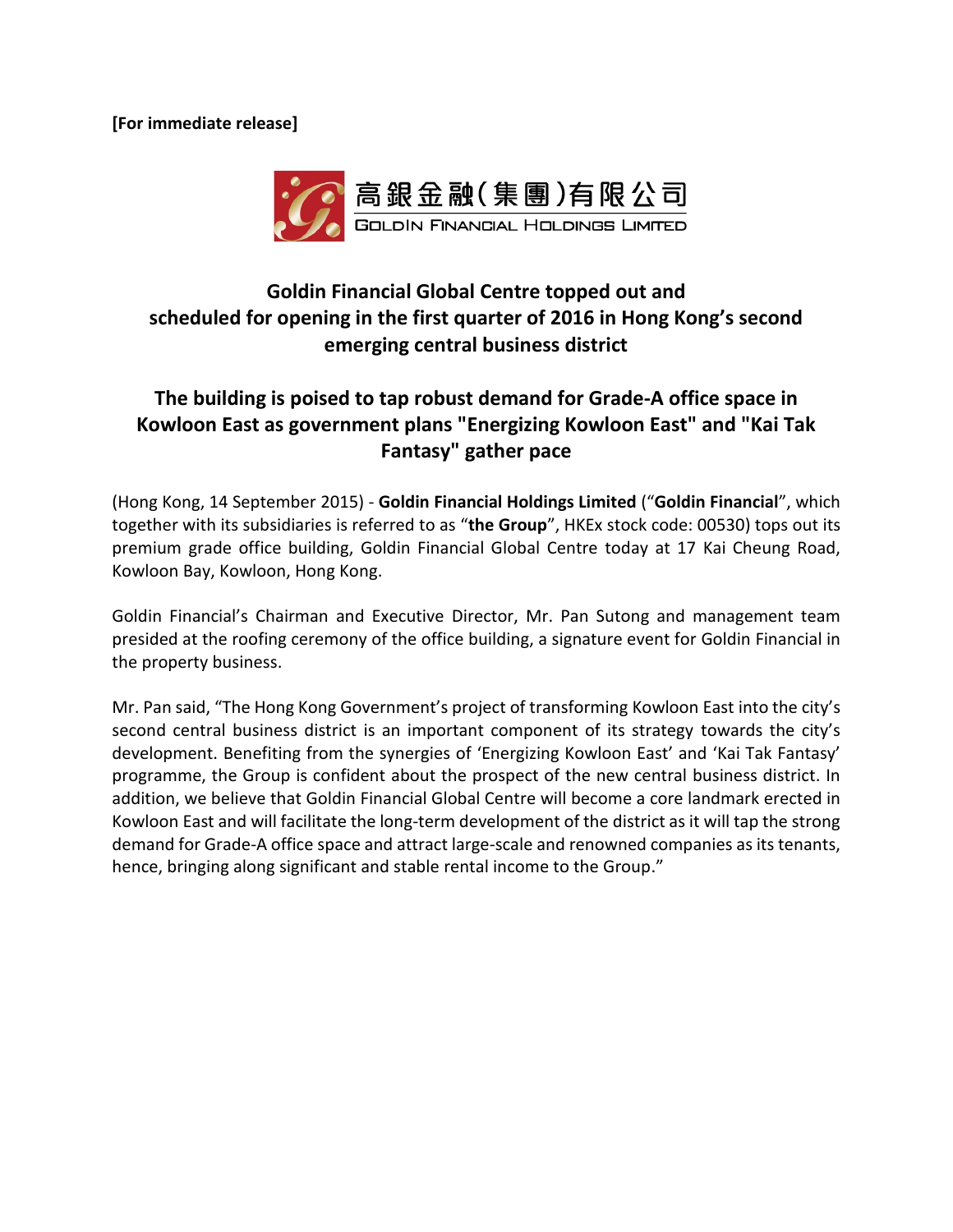*Goldin Financial Global Centre topped out and scheduled for opening in the first quarter of 2016 in Hong Kong's second emerging central business district The building is poised to tap robust demand for Grade-A office space in Kowloon East as government plans "Energizing Kowloon East" and "Kai* 

*Tak Fantasy" gather pace*

*14 September 2015*

Located at the heart of Kowloon East with an approximate 5-minutes travel from Kowloon Bay MTR station, Goldin Financial Global Centre comprises 27 storeys and a 3-level basement car park with a total gross floor area ("GFA") of 79,200 square metres (852,509 square feet). 4<sup>th</sup> floor to 27<sup>th</sup> floor will be Grade-A office space while the ground floor to 2<sup>nd</sup> floor will function as a zone for specialty and fine dining restaurants. The construction is progressing well. It is expected to be completed by the end of 2015 and is scheduled for opening in the first quarter of 2016. It is poised to become an outstanding landmark for the international tenants seeking Grade-A office space. Goldin Financial Global Centre is currently soliciting tenancy and is undergoing negotiation with potential tenants.

Goldin Financial Global Centre has been precertified at the platinum level under the LEED program of the U.S. Green Building Council and awarded a provisional gold rating from HK BEAM Plus by the Hong Kong Green Building Council. The building has also been named by the Energizing Kowloon East Office as one of the key Green Buildings in the Green Map.



Photo caption: Goldin Financial's Chairman and Executive Director, Mr. Pan Sutong (5<sup>th</sup> from right) and management team presided at the roofing ceremony of the office building.

- End -